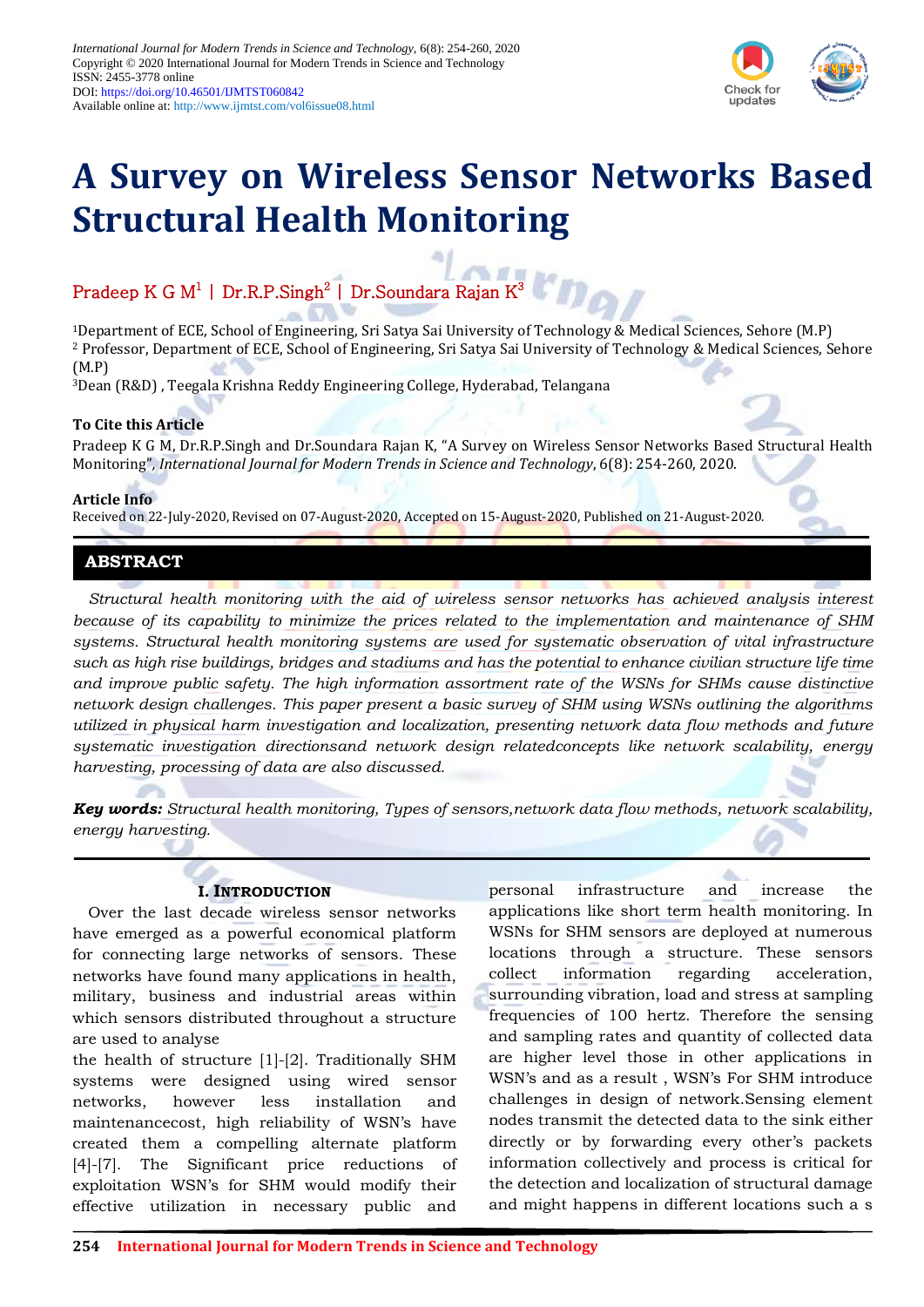nodes, cluster heads , and or central server depending upon the topology of structure. Typically damage detection require the comparison of the structure"s present modal options to those related to the structure"s undamaged state. Modal options of a structure are primarily represented by the mode shapes and natural vibration pattern for a given structure.



#### Figure a. Block diagram of SHM using WSN's

SHM has been deployed in crucial structures like aerial vehicles, ships, high rise buildings, dams, and bridges. Basically, these installations are wired; but, an increasing range of more number of WSN"s.One of the first SHM was put in on the sound Bridge in 2007by a research team at the university of California in Berkeley. Sensors during this network collect close vibrations which are then routed from the origin device node to a centralized base station, the bottom station then processes the data and makes a fine decision on the structure's overall health.

| Metrics      | Wired Sensor       | Wireless         |
|--------------|--------------------|------------------|
|              | <b>Networks</b>    | Sensor           |
|              |                    | <b>Networks</b>  |
| Data Rate    | High sensor data   | Lower sensor     |
|              | rate               | data rate        |
| Life         | Long, depends      | Short, depends   |
| Duration     | on hardware        | on node          |
|              | lifespan           | battery          |
|              |                    | lifespan         |
| Number of    | Typically less     | Due to ease of   |
| Sensors      | due to             | sensor           |
|              | installation of    | installation,    |
|              | sensor difficulty. | typically higher |
| Connection   | High bandwidth     | Unreliable       |
| Bandwidth    | due to wired       | connection and   |
|              | connection         | limited          |
|              |                    | bandwidth        |
| Installation | Very long time     | Short, real      |
| Time         | consuming, real    | time examples    |
|              | time examples      | takes a half an  |
|              | takes several      | hour.            |
|              | days               |                  |
| Price        | Very High          | Low              |
| Sensor       | Very high due to   | Minimized due    |
| synchroniza  | wired              | to wireless      |
|              |                    |                  |
| tion         | connections        | connection       |

Table 1. Distinguish between Wired and Wireless Sensor Networks

# **II. CHALLENGES IN WSN FOR SHM**

In comparison to typical WSNs those designed for SHM face variety a singular challenges, specifically, WSNs for SHM nodes collect, process, and transmit large amount of data, sensor node densities are often high, and also the variety of hops from node to base station are often large, within the reviewed literature, real world deployments of SHM systems have had sensor sampling rate starting from a hundred to a thousand cps, node densities up to seventy nodes, and

Also the variety of hops to traverse the network starting from one to forty six. In existing SHM systems, delay necessities are low as terribly long delays can be acceptable for SHM systems observing a structure"s long-term health .For example a 9 hour delay to gather, process and mixture knowledge at the base station are often acceptable. As long as data transmission is reliable .However, SHM systems designed to monitor a structure's health within the event related to earthquake or alternative natural disaster might need a far smaller delay. Although delay is mostly not a priority , synchronization of detector nodes is especially necessary in WSN"s for SHM.Maximum node time synchronization errorshould be below a 120 microseconds otherwise damage detection and localization becomes not possible due to important mode shape errors. Lastly, the algorithm utilized in WSN"s for SHM are additional advanced than those utilized in other WSN"s.SHM algorithms are computationally advanced, could need the incorporation of data from other sensor nodes, and frequently needed centralized processing. Although the on the top of characteristics are comparatively distinctive when compared to most WSN"s, WSN"s for SHM have similar reliability and quality of service requirements. Data transmission is expected to be reliable and lost packets should be recovered through retransmission. Packet loss rates are often high in monitored structures as transmission could need wireless propagation through materials such as steel and concrete. Sensor nodes deployed on structures cherish bridges and wind turbines should stand up to severe atmospheric condition favorable rain and snow.WSNs for SHM have similar quality of service requirements to traditional WSNs except, as mentioned on the top of network time synchronization errors should be decreased.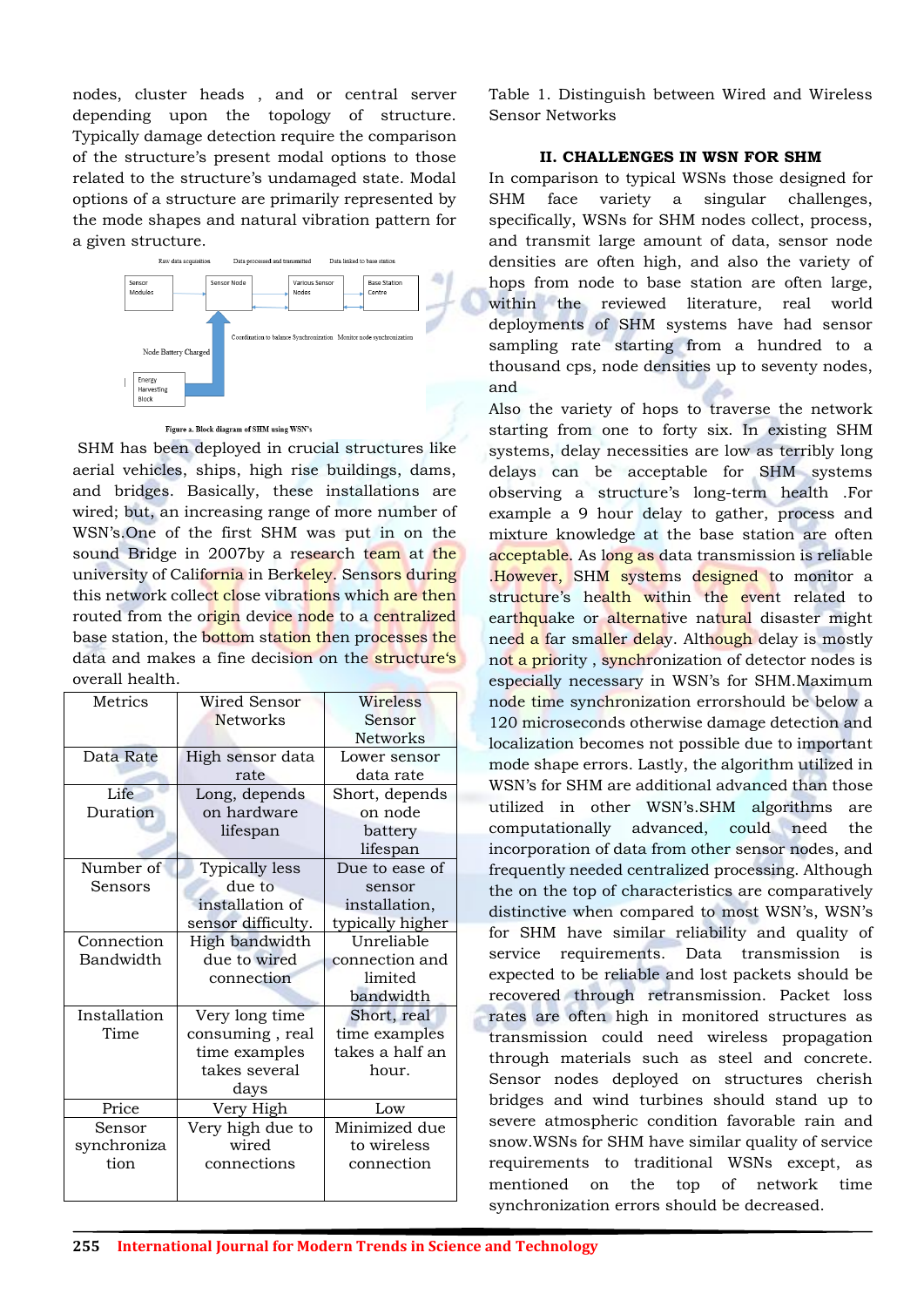## **III.SENSOR TYPES**

The sensing and acquisition of the higher than parameters needs the employment of specific sensors. A summary of normally used sensors in SHM systems are as follows.

**Accelerometers:** Accelerometers used for SHM are either piezoelectric or spring-mass accelerometers. Electricity accelerometers are light-weight, small , and operate over wide acceleration and frequency ranges .on the opposite hand ,spring mass accelerometers are comparatively large and operate over a restricted vary of accelerations and frequencies.However,they are terribly sensitive to small accelerations and apply higher resolution than the electricity celerometers.The electricity measuring system mass that s coupled to a supporting base once the supporting base undergoes movement, the mass exert an inertia force on the crystal component. The exerted force on the crystal component. The exterted force produce produces a proportional electrical phenomenon on the crystal. Accelerometers will have sampling rates upwards of 100Hz.

#### **Strain Sensors:**

These sensors used for SHMis classified as piezo resistive or embedment strain gauge Based. Cement –based strain sensors are generally piezo resistive and are capable of measurement strain. These sensors generate signals with a low frequency less than 1Hz.Embedment strain gauges is used for measurement strains within concrete structures. An embedment gauge consists of an extended foil gauge about 100mm embedded in a polymer concrete block.Embedment Strain gauge are sensitive to environmental conditions such as the weather and, consequently, must be protected with enclosures.

**Corrosion Sensors:** These sensors usually live the amendment in resistance introduced by the erosion of the sensors corrosion wafer. These sensors usually determine a structure's overall corrosion [5].

**Optical Fiber Sensors:** The most general type of optical fiber sensor is the fiber Bragg Grating sensors[6], [7].These sensors can be used to measure parameters such as strain, temperature, pressure, and alternative parameters by changing a fiber so the number to be measured modulates the intensity, phase, polarization, and wavelength or transmit time of natural light in the fiber. Fiber-optic sensors are developed to measure

strain and temperature at the same time with high accuracy using fiber Bragg gratings.

Out of the above listed sensor types, the most –generally used are piezoelectric accelerometers due to their low cost and nature of usage.As a result, maximum damage detection and localization techniques have been developed for these sensors.

# **Linear Voltage Differential Transducers (LVDT):**

LVDTs are used for displacement measuring and accommodates a hollow metallic casing within which a core or shaft, moves freely back and forth on the axis of measuring [8].The core is created of a magnetically semiconducting material and a coil assembly surrounds the metallic shaft. No voltage appears at the secondary windings once the core is equidistant between each secondary windings. However, when a displacement happens, the core moves, a differential voltage is evoked at the secondary output. The magnitude of the output voltage changes linearly with the magnitude of the core"s displacement.

# **Network Scalability:**

It is a network's ability to grow in size whereas continued to provide a high quality of service that meets application requirements with a suitable completeness. Guaranteeing measurability is particularly difficult in WSNs for SHM thanks to the Sheer amount of data assortment and transmission needed for effective harm detection and localization .As SHM systems are applied to larger and bigger structures the amount of hops and nodes required to observe the structure with most successfully will continue to increase. Even in a SHM systems for a constant size structure increasing node density, to a point can improve the system"s ability to detect and localize damage. These parameters makes the improvement of scalable WSN"s for SHM a priority basis. Parameters such as power consumption, time synchronization error, data transmission rate and data storage availability and processing algorithms affects a overall networks scalability. A network can successfully scale as long as the maximum network node time-synchronization remains below 120 microseconds [9].

In [10], a WSN for SHM is planned with one in all the objectives being the design of a scalable architecture. The proposed design consists of a base station and several other nodes controlled by the base station through a master-slave concept. This design improves measurability by guaranteeing a negligible time-synchronization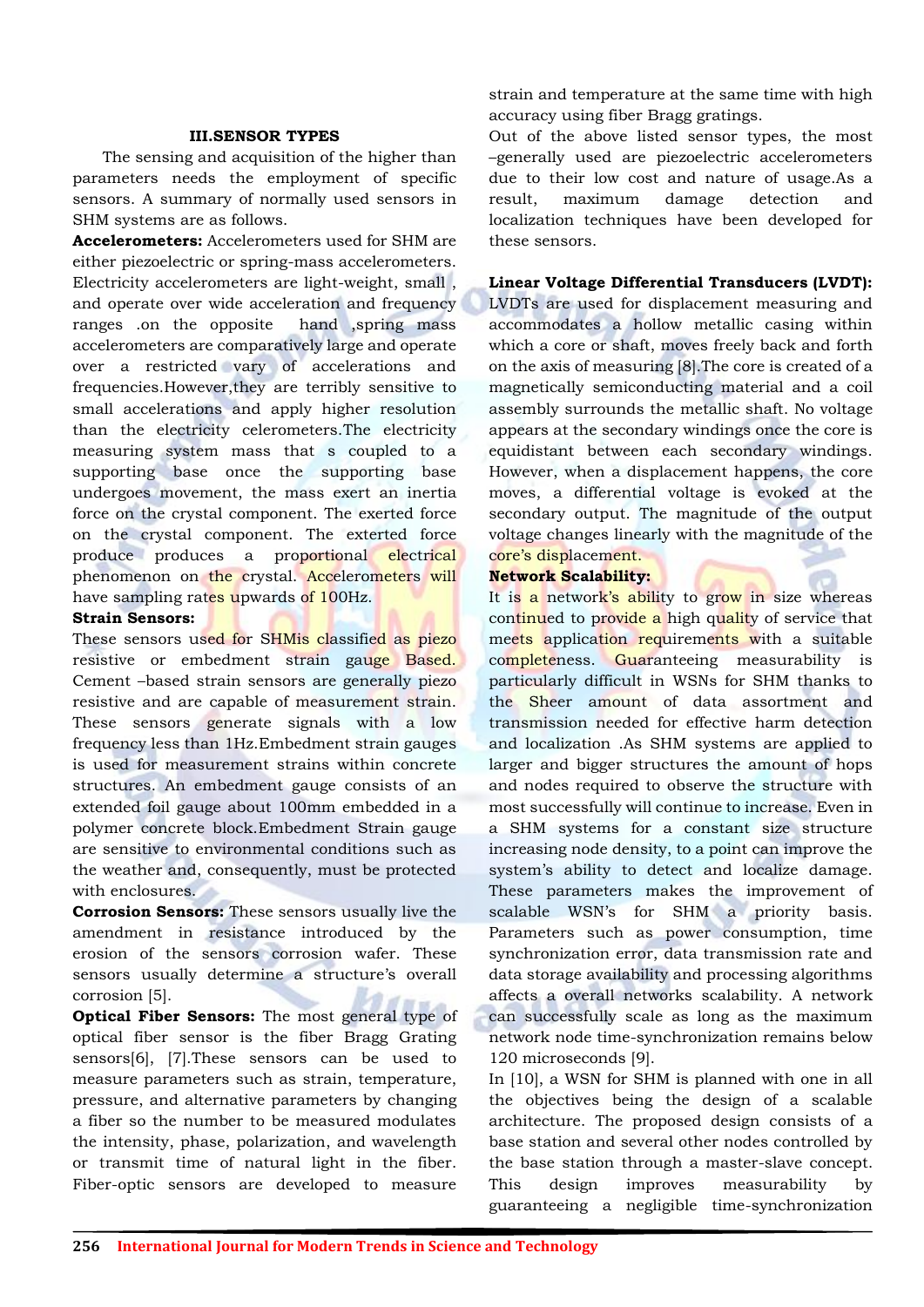error and reducing data transmission through the network. The time-synchronization error of network nodes is decreased through the utilization of a wireless synchronization module supported IEEE 802.15.4.In this module the server is chargeable for guaranteeing that network nodes have a negligible time synchronization error. In the proposed system nodes have a negligible time synchronization error. In the proposed system data transmission is decreased by only sending log files containing data concerning the sensors information keep on a given network node. Ifthe data is needed, it is requested from their sensor node by the base station using the information give in log file. As a consequence of solely sending log files, damagedetection and localization is not an ongoing process but one that is performed when the base station deems it necessary. In addition network nodes need ample storage such that sensed data is not discarded before to request from the base station

#### **Energy Harvesting**

Wireless sensor networks have been traditionally powered by batteries and as a result the limiting Factor in their total life duration has always been the battery life time. It was shown in  $[4]$  and  $[17]$ that the battery lifetime in WSNs for SHM can be extended upto 6-18 months depending on energy management techniques and the type of battery used, while the hardware can last many years. Consequently, research has been concentrated on maximizing battery life time through optimizing routing, sensor placement and scheduling. Cost reductions in energy harvesting has motivated to Research into the use of such systems in WSNs.

#### **Energy Efficiency:**

A common constraint two –faced by all WSNs is a maximum network lifespan due to the limited energy storage available for each sensor node. In WSNs for SHMit"s typically not possible to interchange depleted batteries as sensors nodes are typically placed in difficult to access locations thhrought a structure. In addition, SHM applications require high sampling rates and consequently, an increase in on-node dataprocessing and transmission. Lastly, in comparison to typically WSN algorithms, SHM algorithms are complex, can

Require incorporation of data from other sensor nodes and are generally designed to be processed at a centralized location. These parameters makes

energy efficiency an important consideration in WSNs for SHM.

Generally, energy efficiency can be improved in many ways. Radio optimization, data reduction , sleep schemes, energy-efficient routing and battery repletion have all been identified as techniques that can be used to extend the lifespan of WSN"s [11].Out of the identified techniques, data reduction is particularly essential in WSNs for SHM due to the high volume of data collected and transmitted. Consequently, most research in increasing energy efficiency has been focused in this domain.

In WSNs for SHM important data reduction is achieved by distributing process throughout the network as critical centralizing process at the base station. Although this will increase

Node processor utilization as more cycles must be dedicated to complex computations. Important reductions within the quantity of data transmitted makes distributed process schemes very energy efficient. A comparison between a centralized processing scheme and two distributed processing schemes explained a vital reduction in the amount of data transmitted  $[12]$ . In the centralized processing scheme 667 bytes of traffic per second of network operation wastransmitted. While in the two distributed processing schemes 300 & 28 bytes of traffic per second of network operation were transmitted. These important reductions are achieved despite increases in the sampling rate of two cluster-based methods. In centralized scheme the sampling rate was only in 100Hz while in the tow cluster based schemes sampling rate was 560 and 1000Hz respectively.

# **IV. CLUSTERING AND DISTRIBUTED PROCESSING**

A generally used technique in WSN design is clustering. In clustering sensors nodes are classified into clusters and every clusters includes a node selected because the cluster head (CH) .In a given cluster, all nodes, apart from the CH, will solely communicate with the Cluster head. The CH will communicate with all nodes in its cluster and near CHs.Cluster improves scalability simplifies routing, extends the networks life and conserves bandwidth [13].An important thought in WSNs for SHM is wherever in the networking processing is performed. In centralized data processing data is transmitted from the sensor nodes to a base station (BS) [14], [15].The BS processes the data and, supported the results, will assess the structure's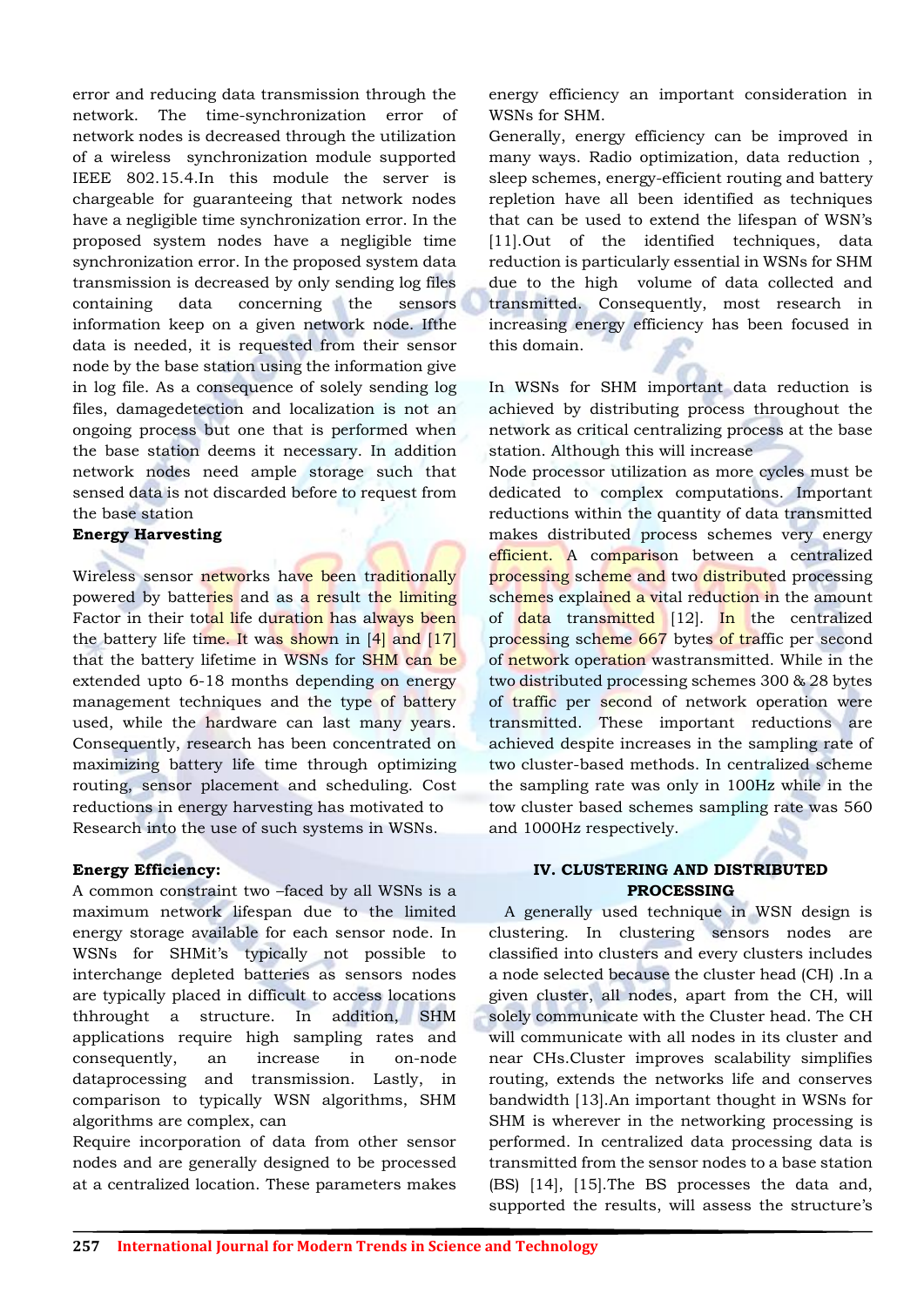overall health. In local processing the data is processed locally, a decision about structure made locally, and the decision is transmitted from the SN to the BS [16]. The overall network data flow for centralized, localized and cluster-based processing is illustrated in Figures**. i ,ii,iii.**

# **Centralized Processing**

Centralized processing is the data processing technique generally used in WSNs for SHM.This technique is very simple to implement and minimizes the processing done at each of the sensor nodes. This method was used in the design of a WSN based SHM system for the main span and Golden Gate Bridge south tower [16].

The system uses a total 64 sensor nodes, had a total lifespan of 70 days and requires of 9 hours to complete a single round of data collection transmitting a total of 20MB of data .The high latency, big amount of transmitted data and short life span explains the issues with centralized processing in WSNs for SHM.The use of centralized process in SHM was also investigated in [15]. Sensor data was stored in nonvolatile memory storage till all memory was occupied when that data was transmitted from the sensor node to the base station wherever the processing is completed. This system was deployed on a model test structure and results indicated that even with a small low range of sensor nodes the data aggregation time was infeasible. The use of data compression to reduce the data aggregation time and the use of local processing to minimize the amount of data transmitted were two methods proposed to reduce overall data aggregation time. Total, centralized processing is the least complex processing technique and the easiest to implement. By only collecting data at each network node and routing it through the network on-node processingcan be reduced potentially extending the lifespanof each individual node and, consequently, the network. For bigger networks and for networks with poor link quality the energy reduction of on-node processing is reduced as nodes must spend a large number cycles collecting and routing data which could be avoided by performing some of the end-processing before to transmission. Centralized processing allows the usage of all damage detection and localization algorithms and, consequently, can avail of those that are most accurate for a given SHM application. The main limitation of centralized processing is high delay associated with long data-aggregation time. If delay is an issue, such as in application that monitors a

structure"s health in response to earthquake, centralized processing should be avoided .If delay is not an problem centralized processing can be used however the scalability of systems and structures greater than the Golden Gate Bridge needs to be evaluated.

**Local Processing:** One among the critical characteristics of SHM primarily based WSNs is that the great deal of information produced by network sensor nodes. This challenge motivated research into local processing techniques to scale back overall network traffic whereas maintaining an easy design. Due to a lack of a reference signal, local process renders general health detection strategies like technique of natural excitation-Eigen-system Realization Algorithm methodology [16].Damage detection algorithmic rule that has been investigated in the literature is that the autoregressive-autoregressive exogenous (AX-ARX) methodology [16].This methodology uses pattern recognition to match the structures current data with the information collected at the start of the structure's period of time. Through this comparison, each sensor calculates a damage sensitivity coefficient which is then used to notice, localize and quantify the damage of structures.

The viability of this algorithmic rule was tested in the simulation of a steel frame structure and it had been found that the damage detection and localization methodology was effective. An advantage of this methodology over cluster-based process is that it improves network strength.

By fully localizing processing, the network is formed resilient against cases where an vital node, Such as cluster-head, fails and leads to the loss of property for that entire cluster. Overall, local processing moves the complexity of damage detection and localization from the base station to the node itself. This improves network resiliency and greatly reduces the quantity of transmitted data

An improvement in on-node processing that will probably cause decrease in node time period.

The main limitation of local processing is that the damage detection and localization techniques which will be used without input from alternative nodes is limited and these techniques, such a AR-ARX ,tend to be less accuracy then such as NExT-ERA algorithm[20].

**Cluster –Based Processing:** Cluster –based process combines components of centralized and local processing to improve total network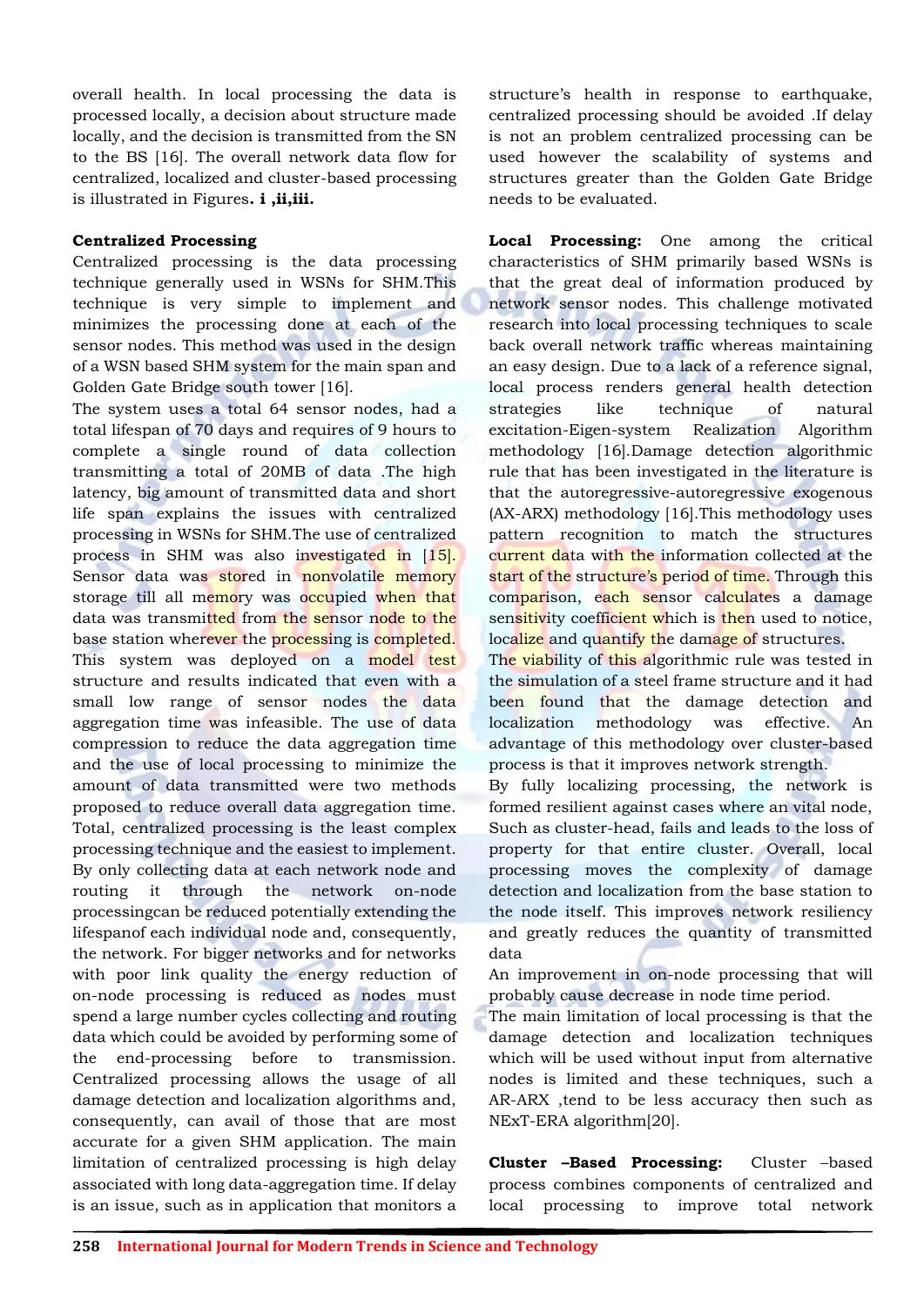performance. By distributing the processing between every sensor node and also the cluster-head, the number of data transmitted through the network is reduced as compared to centralized process and also the amount of processing done at every of the SNs reduced in comparison to distributed processing .In general, the first objective of using cluster-based processing is to decrease overall network energyconsumption and improve the measure of scalability. Cluster-based process permits the usage of damage detection techniques that can"t be used in local processing. The AR-ARX techniques has been applied in cluster –based processing systems, additionally to the distributed processing systems as mentioned above.

In [21], a WSN-based SHM system was planned supplements the AR-ARX method with the random decrement method [19] and the principle part analysis method [18] to reduce overall energy consumption. The random decrement technique compresses the data received at the sensor node by averaging a more number of time segments together into a small average segment of time. The compressed data is then transferred from every of the sensor node to the CH. Before AR-ARX processing, principal part analysis is applied to the combined data set from every of the cluster nodes [18]. PCA extracts solely the principle parts from the input data set by sorting the eigenvalues of the variance matrix and then choosing the most important eigenvalues till a specified threshold is reached. At this threshold, it is assumed that the included Eigen values sufficiently depicts the general dataset. The AR-ARX technique is then applied to the post-processed dataset and a main decision concerning the structure's overall health is made. Figure iv represents the total algorithmic rule and wherever in the network the various processing loads are completed. Oneof the limitation of using PCA technique is that it can increase overall energy consumption if the detector placements within the network and cluster not observed to be properly optimized. Consequently, genetic algorithms were not converge on a near –optimal resolution such total energy consumption was reduced in this method [21].



Figure iv. AR-ARX Method for Cluster based data processing